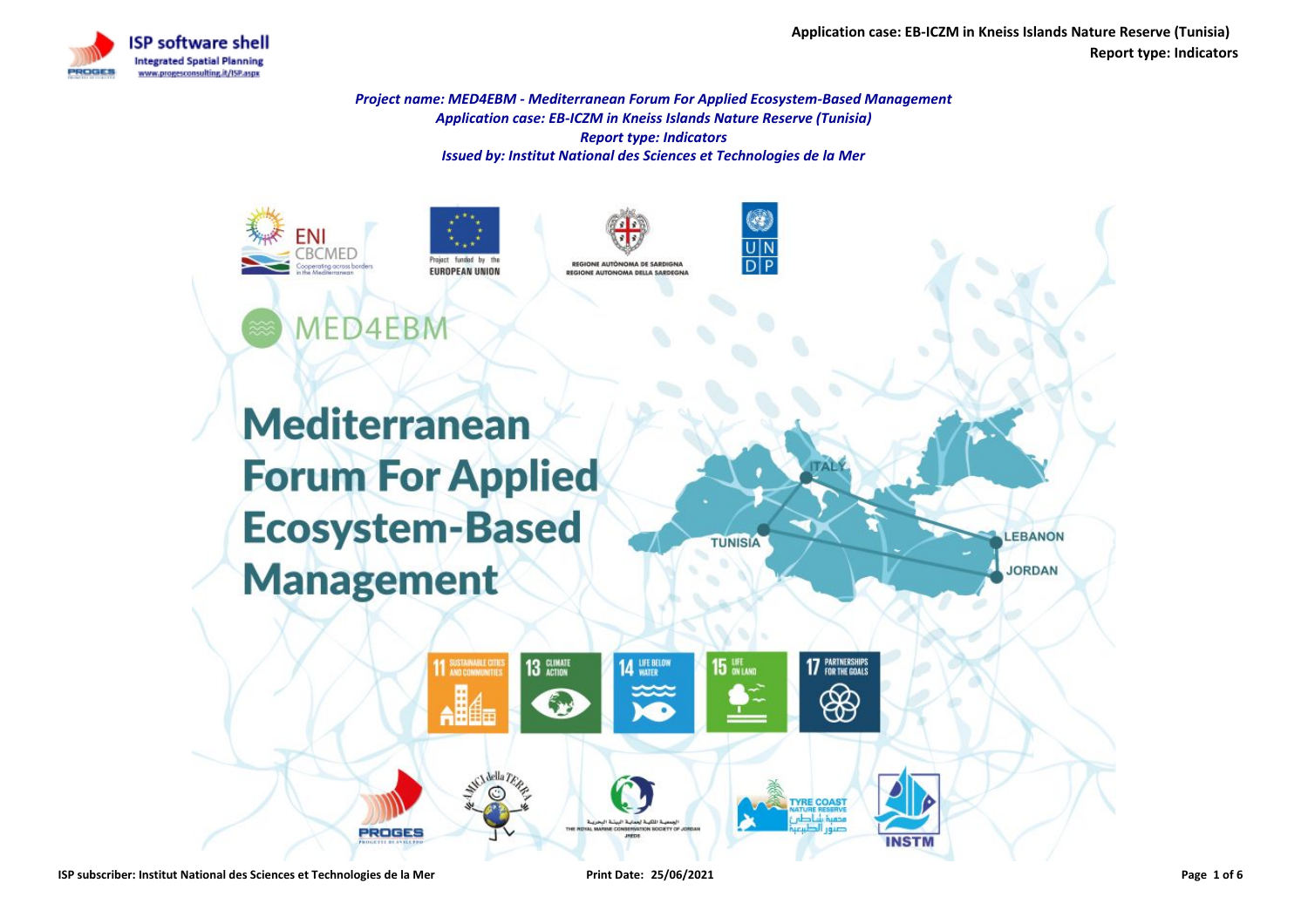

| Component                     | Name                        | Description                                                                                                                                                                                 | <b>Update Frequency</b>    | Data Source                    | <b>Notes</b>                                                                                                    |
|-------------------------------|-----------------------------|---------------------------------------------------------------------------------------------------------------------------------------------------------------------------------------------|----------------------------|--------------------------------|-----------------------------------------------------------------------------------------------------------------|
| Agricultural Land             | Crops Surface (Ha)          |                                                                                                                                                                                             |                            |                                |                                                                                                                 |
| Agriculture activities        | Crops Surface (Ha)          |                                                                                                                                                                                             |                            |                                |                                                                                                                 |
| Agriculture activities        | N° of Aquifer wells         | The wells are used only under authoriz.<br>The salinity of this wells is very high.<br>Used mainly for the irrigation of Olive<br>Groves                                                    | <b>Annual</b>              | <b>CRDA</b>                    |                                                                                                                 |
| Agriculture activities        | Ratio (Erosion index)       | Ratio between the arable area and the<br>total area. This index gives an evaluation<br>of soil loss in the arable area, affected<br>by erosion, desertification, soil salinity<br>increase. | Episodic                   | <b>CRDA</b><br><b>APAL</b>     |                                                                                                                 |
| Agriculture activities        | N° of Workers               |                                                                                                                                                                                             |                            |                                |                                                                                                                 |
| Aquatic and Terrestrial Fauna | Number of visits*           | Number of people visiting the Nature<br>Reserve. Number of authorisations given<br>to the people (ecotourists, students,<br>researchers, ) visiting. Personal and<br>group authorisations.  | Episodic                   | Forest District of CRDA        | Number is variable and it<br>depends from seasonal and<br>weather conditions.                                   |
| Aquatic and Terrestrial Fauna | Fauna diversity             | Wildlife and domestic fauna. Number of<br>species.                                                                                                                                          | Episodic and opportunistic | <b>Forest District of CRDA</b> | Observations are episodic and<br>it depends on the<br>observations. Rangers are<br>reporting their observations |
| Archaeological area           | N° of Archae. Site          |                                                                                                                                                                                             | fixed number               | Min. of Culture                | Need more details                                                                                               |
| Archaeological area           | Type of Archae. Site        | Managed or not<br>Fees<br>Connected (how)                                                                                                                                                   |                            |                                |                                                                                                                 |
| <b>Birds</b>                  | Avifauna Density            | Density of sedentary, wintering and<br>nesting birds.<br>Data are from 2010                                                                                                                 | biannual                   | ACT (ngo)<br>AAO (ngo)         |                                                                                                                 |
| <b>Birds</b>                  | Sanitary Status of Avifauna | type of deseases and n° of dead birds                                                                                                                                                       | episodic.                  | Forest Discrict of CRDA        | It is present the description of<br>the deseases                                                                |
| <b>Birds</b>                  | N° of Visit of the Island*  | Number of authriz.                                                                                                                                                                          | episodic                   | <b>Forest Discrict of CRDA</b> |                                                                                                                 |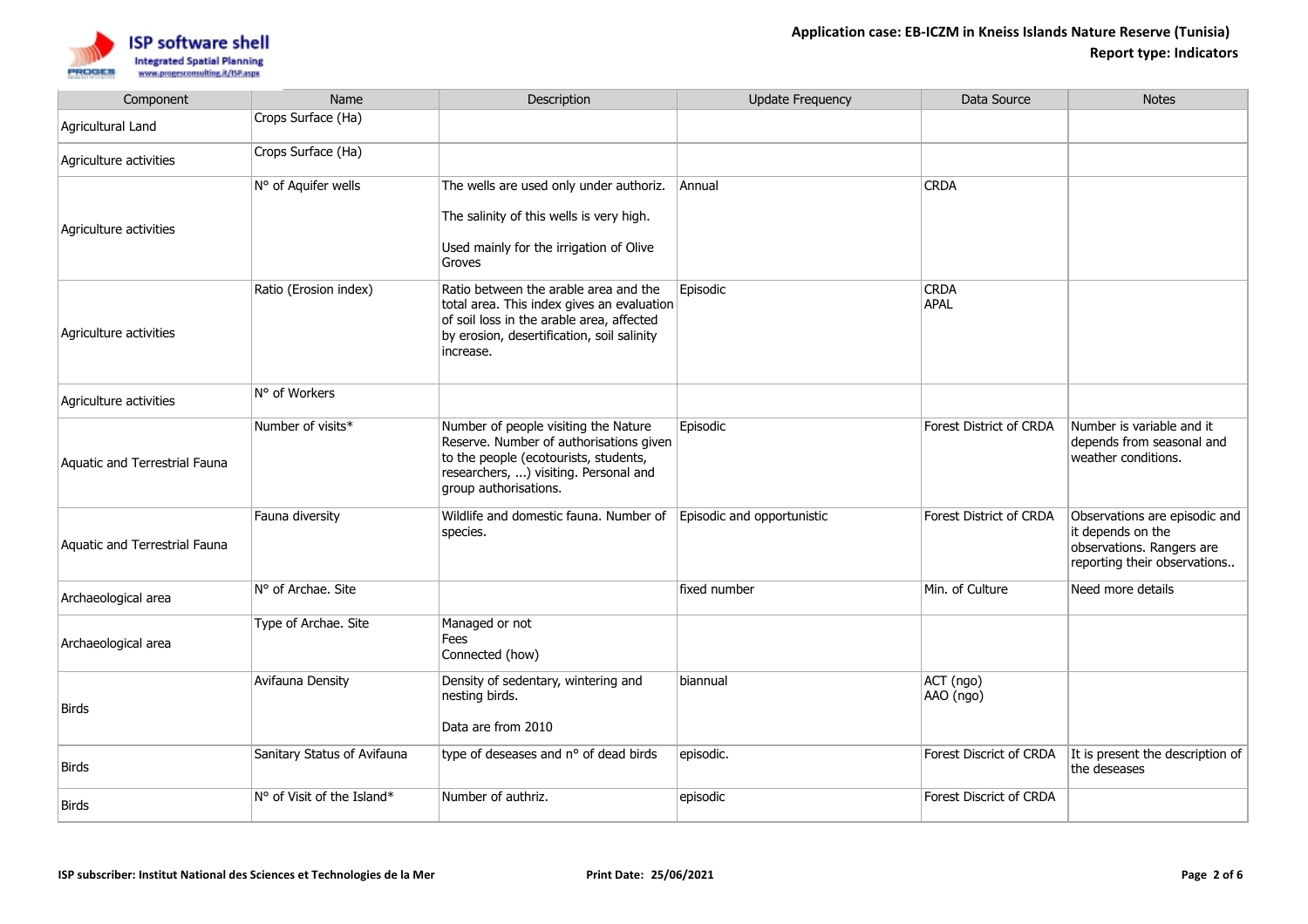

| Component                       | Name                                                  | Description                                                                                                        | <b>Update Frequency</b>                         | Data Source                                                           | <b>Notes</b> |
|---------------------------------|-------------------------------------------------------|--------------------------------------------------------------------------------------------------------------------|-------------------------------------------------|-----------------------------------------------------------------------|--------------|
| Birds                           | Avifauna Diversity                                    | <b>Diversity</b><br>Data are from 2010                                                                             | biannual                                        | ACT (ngo)<br>AAO (ngo)                                                |              |
| Cereals                         | Annual Production (Qt.)                               |                                                                                                                    |                                                 |                                                                       |              |
| Coastal fishing                 | N° of Small Boats                                     | N° of small boat wit and without engine. Yearly                                                                    |                                                 | <b>CRDA</b>                                                           |              |
| Coastal fishing                 | Catch by type of Fishing                              | Amout and/or group of species catched<br>according to the different type of fishing<br>gears.                      | Annual                                          | <b>CRDA</b><br><b>DGPA</b>                                            |              |
| Coastal fishing                 | Subsidies                                             | Amount of money for mantainance of<br>boats, engine, fuel and nets.                                                | Annual                                          | <b>CRDA</b><br>Local Administration<br>Fisheries (related to<br>CRDA) |              |
| Cultural and social<br>dynamics | Population Estimation                                 | data from 2012 to 2021                                                                                             | Annual                                          | INS<br>Raiba Municipality                                             |              |
| Cultural and social<br>dynamics | * (Level of Education)                                | $No$ of Studs. who left the school conversion on agricultural activity                                             | annual                                          | Min. of Education                                                     |              |
| Cultural and social<br>dynamics | Economic Population Activities<br><b>Distribution</b> | % of population working on agriculture<br>and industries and unemployed<br>popultation                             | annual and data are available from year<br>2010 | Raiba Municipality                                                    |              |
| Cultural and social<br>dynamics | N° of NGO's                                           | Number of NGO's present in the are and Annual (episodic)<br>their activities                                       |                                                 | Raiba Municipality<br>NGO's                                           |              |
| Cultural and social<br>dynamics | Population number                                     | Population number, that is living along<br>the coastal areas.<br>Delegation name: Smara and Hchichina.             | Annual                                          | National Institute of<br><b>Statistics</b>                            |              |
| Cultural and social<br>dynamics | Ratio * (Check Name)                                  | Ratio between the population growth of Annual<br>the Delegations and the popultation<br>growth of the governorate. |                                                 | National Institute of<br>Statistics                                   |              |
| Ecosystem                       | Area of Natural Protected sites<br>(Ha)               | This indicator involves the terrestrial,<br>coastal and marine ecosystems.                                         | Episodic                                        | <b>APAL</b><br>Ministry Environment                                   |              |
| <b>Extensive farming</b>        | Annual Production (Tons)                              |                                                                                                                    |                                                 |                                                                       |              |
| <b>Extensive farming</b>        | Numbers of Heads                                      |                                                                                                                    | Montly                                          |                                                                       |              |
| <b>Fisheries</b>                | Sanctions                                             | Number and Type of pecuniary sanctions Monthly                                                                     |                                                 | <b>CRDA</b><br>Marine Guard<br><b>Fishery District</b>                |              |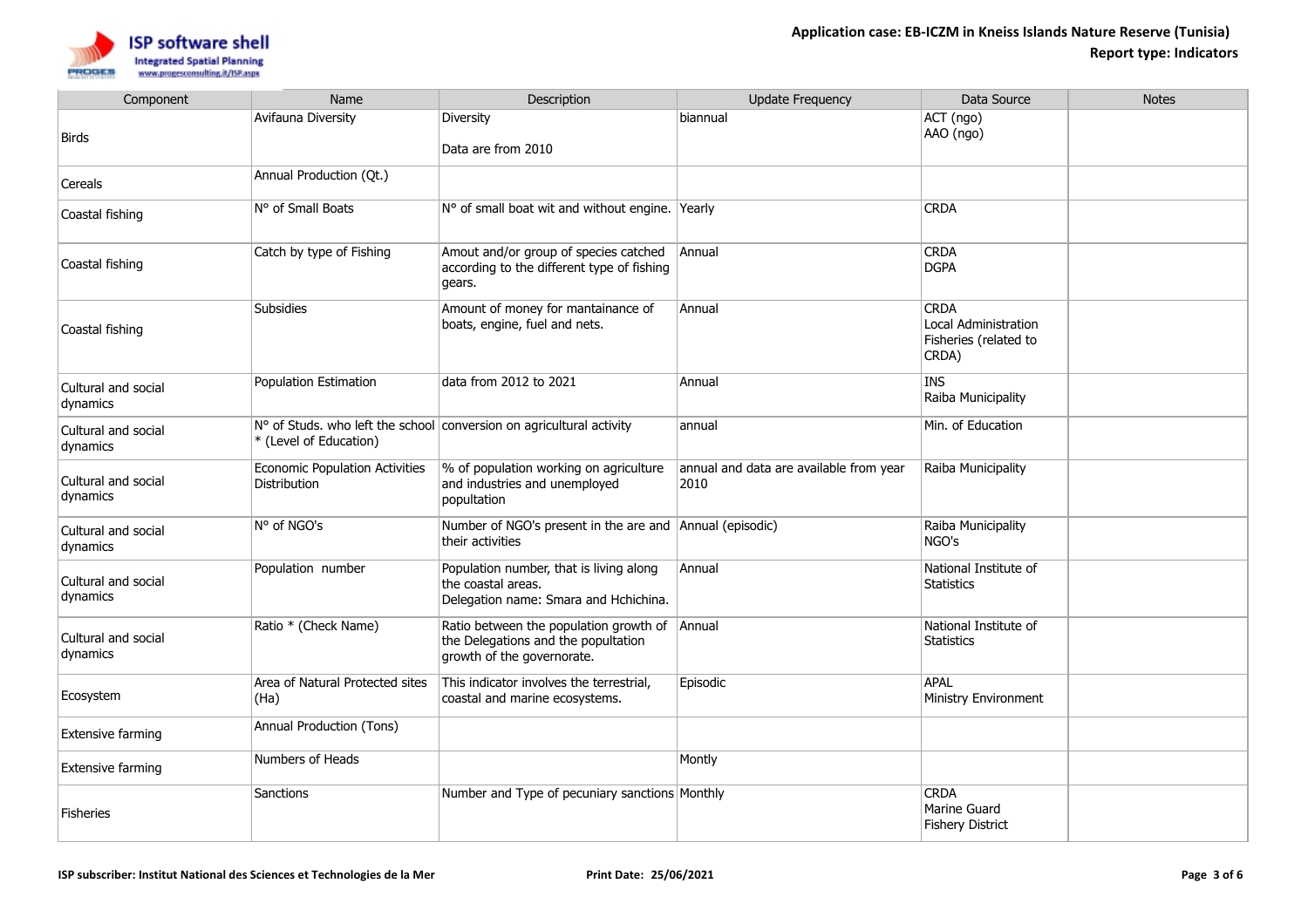

| Component             | Name                                     | Description                                                                                                              | <b>Update Frequency</b>                                             | Data Source                                      | <b>Notes</b>                                                       |
|-----------------------|------------------------------------------|--------------------------------------------------------------------------------------------------------------------------|---------------------------------------------------------------------|--------------------------------------------------|--------------------------------------------------------------------|
| <b>Fisheries</b>      | N° of Fishermen                          | N° of fisheries authoriz.                                                                                                | Annual                                                              | <b>Fishery District</b><br><b>CRDA</b>           |                                                                    |
| <b>Fisheries</b>      | Fisheries workforce                      | N° and type of boats.                                                                                                    | Annual                                                              | <b>DGPA</b>                                      |                                                                    |
| Forage                | Annual Production (Tons)                 |                                                                                                                          |                                                                     |                                                  |                                                                    |
| Goat<br>farming       | Annual Production (Tons)                 |                                                                                                                          |                                                                     |                                                  |                                                                    |
| Goat<br>farming       | Number of Heads                          |                                                                                                                          | Montly                                                              |                                                  |                                                                    |
| Humidity              | Humidity (%)                             | Relative Humidity                                                                                                        | daily data from automatic network of<br>weather stations.           | <b>Web Service</b><br>Ministry of<br>Environment | Data are collected daily but<br>must be displayed every 2<br>days. |
| Industrial activities | Quantity of pollutants                   | Quantity of pollutants released by the<br>industrial unity.<br>Data available until 2019, no for 2020<br>and 2021.       | Until (check year, possibly 2014) it was<br>annual. Now it stopped. | <b>APAL</b><br><b>ANPE</b>                       |                                                                    |
| Industrial activities | Volume of Water treated                  | Volume of Water treated by the<br>industrial unity.                                                                      | Until (check year, possibly 2014) it was<br>annual. Now it stopped. | <b>APAL</b><br><b>ANPE</b>                       |                                                                    |
| Industrial activities | N° of Workers                            |                                                                                                                          |                                                                     |                                                  |                                                                    |
| Infrastructures       | Surface of new development<br>areas (Ha) | This involves industrial, ports areas and<br>road network, as well as waste stations,<br>landfield (or/and dump places). | Episodic                                                            | <b>APAL</b>                                      |                                                                    |
| Livestock             | Livestock Surface (Ha)                   |                                                                                                                          |                                                                     |                                                  |                                                                    |
| Livestock             | N° of Workers                            |                                                                                                                          |                                                                     |                                                  |                                                                    |
| Marine Environment    | рH                                       |                                                                                                                          | Monthly                                                             | <b>APAL</b><br>ACG                               |                                                                    |
| Marine Environment    | Number of red tides                      | This fenomenon became more frequent Annual<br>in the last years.<br>Number of events of harmful algal bloom              |                                                                     | <b>INSTM</b>                                     |                                                                    |
| Marine Environment    | Temperature                              |                                                                                                                          |                                                                     |                                                  |                                                                    |
| <b>Marine Mammals</b> | Monitoring Survey                        |                                                                                                                          |                                                                     |                                                  |                                                                    |
| Marine Mammals        | N° of Dead Individuals                   |                                                                                                                          |                                                                     |                                                  |                                                                    |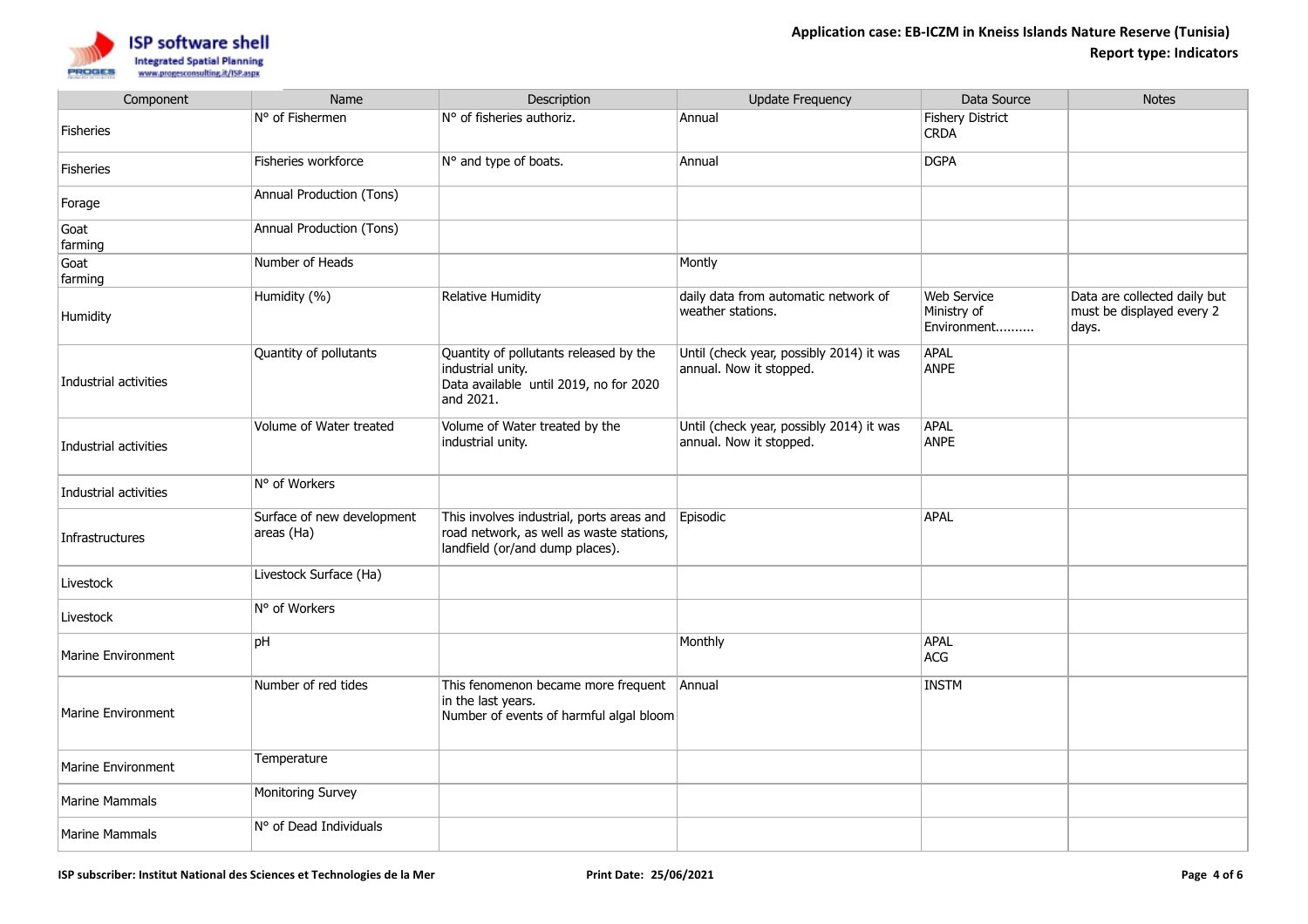

| Component                        | Name                        | Description                                                                                                                                                                                   | <b>Update Frequency</b>            | Data Source                                                        | <b>Notes</b>           |
|----------------------------------|-----------------------------|-----------------------------------------------------------------------------------------------------------------------------------------------------------------------------------------------|------------------------------------|--------------------------------------------------------------------|------------------------|
| Marine Vegetation                | Area of Posidonia sp.       | Surface of Posidonia sp. (m2)                                                                                                                                                                 | Episodic (depending on researches) | <b>INSTM</b>                                                       |                        |
| Marine Vegetation                | Flowering                   |                                                                                                                                                                                               |                                    |                                                                    |                        |
| Marine Vegetation                | Turbidity                   |                                                                                                                                                                                               |                                    |                                                                    |                        |
| Marine<br>Reptiles               | Monitoring Survey           |                                                                                                                                                                                               |                                    |                                                                    |                        |
| <b>Olive Groves</b>              | Annual Production (Kg)      | Quantity/Area                                                                                                                                                                                 |                                    |                                                                    |                        |
| Other Arboriculture Activity     | Annual Production (Kg)      |                                                                                                                                                                                               |                                    |                                                                    |                        |
| Other Invertebrates              | Number of species           | Number species, included the<br>classification of threat (endanged,<br>threatened, and so on)                                                                                                 | Episodic, depending on researches  | University (ies)<br><b>INSTM</b>                                   |                        |
| Shore fishing (Clam and Annelids | Clam quantity (Kg)          |                                                                                                                                                                                               | Annual                             |                                                                    |                        |
| Skhira industrial units          | Accidental Pollution        | In case of oil spill or environmental<br>disaster data and reports will be<br>provided for the evaluation of the<br>situation.                                                                | In case of events.                 | Min of Environment<br><b>AMPE</b>                                  |                        |
| Skhira oil Terminal              | <b>Accidental Pollution</b> | In case of oil spill or environmental<br>disaster data and reports will be<br>provided for the evaluation of the<br>situation.                                                                | In case of events.                 | Min of Environment<br><b>AMPE</b>                                  |                        |
| Skhira Port                      | N° of Refrigeration Unit    |                                                                                                                                                                                               | <b>Fixed Number</b>                | <b>APIP</b>                                                        |                        |
| Skhira Port                      | N° of Fishing Deposit       | Storage of Fishermen equipment (nets)                                                                                                                                                         | <b>Fixed Number</b>                | APIP                                                               |                        |
| Skhira Port                      | <b>Landing Fees</b>         | Fisheries catch Value.<br>the fees are the 2% of the total value of<br>the fishing products.<br>From this indicator it is possible to<br>evaluate the total value of the fishing<br>products. | Seasonal                           | APIP                                                               |                        |
| <b>Terrestrial Vegetation</b>    | Diversity of Species        | N° of species found on KNEISS Islands                                                                                                                                                         |                                    | Sfax University<br>All bibliographic paper ar<br>from Prof. Medail | the study is from 2016 |